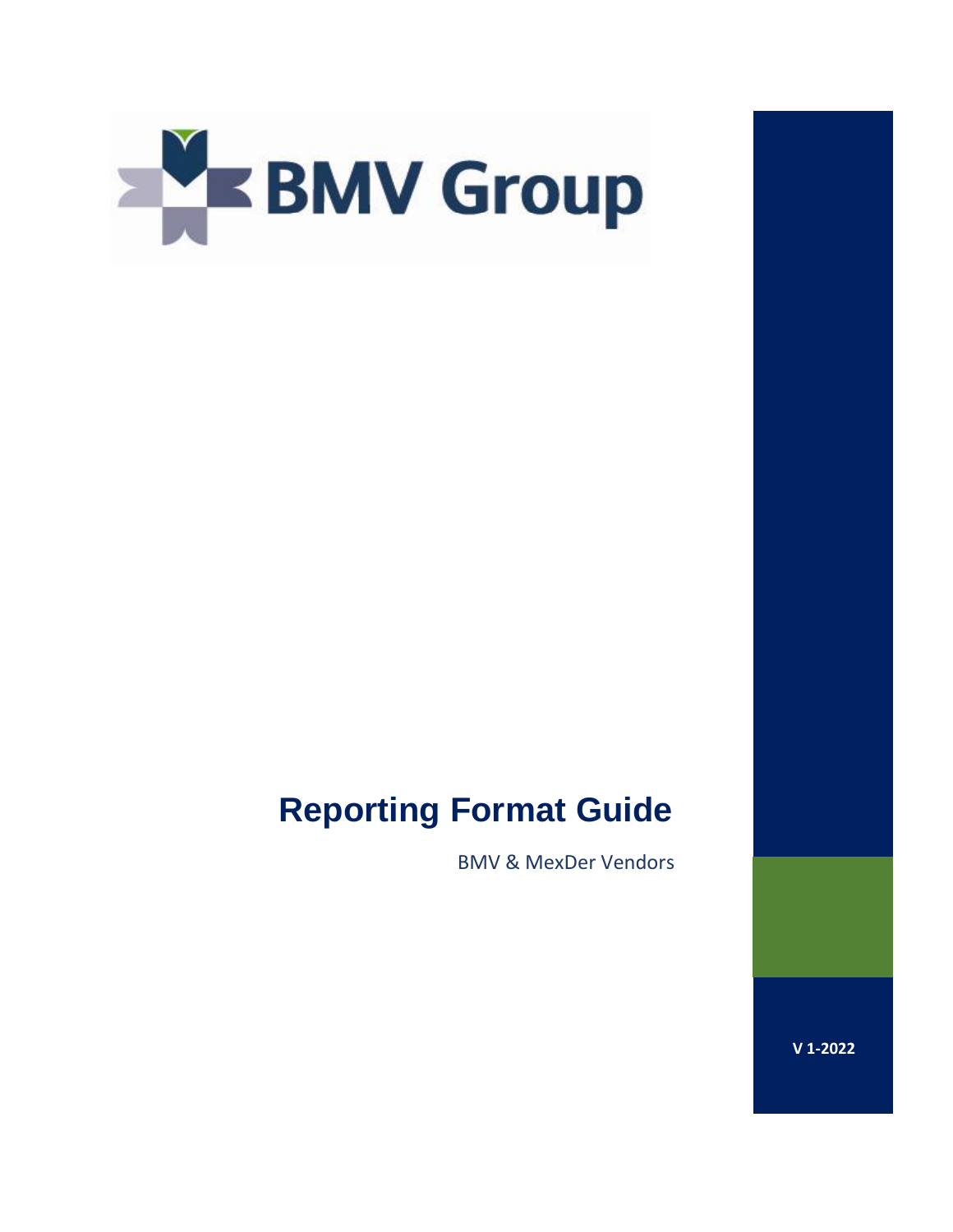# Index

| III. |  |  |  |
|------|--|--|--|
|      |  |  |  |
|      |  |  |  |
|      |  |  |  |
|      |  |  |  |
|      |  |  |  |
|      |  |  |  |
|      |  |  |  |
|      |  |  |  |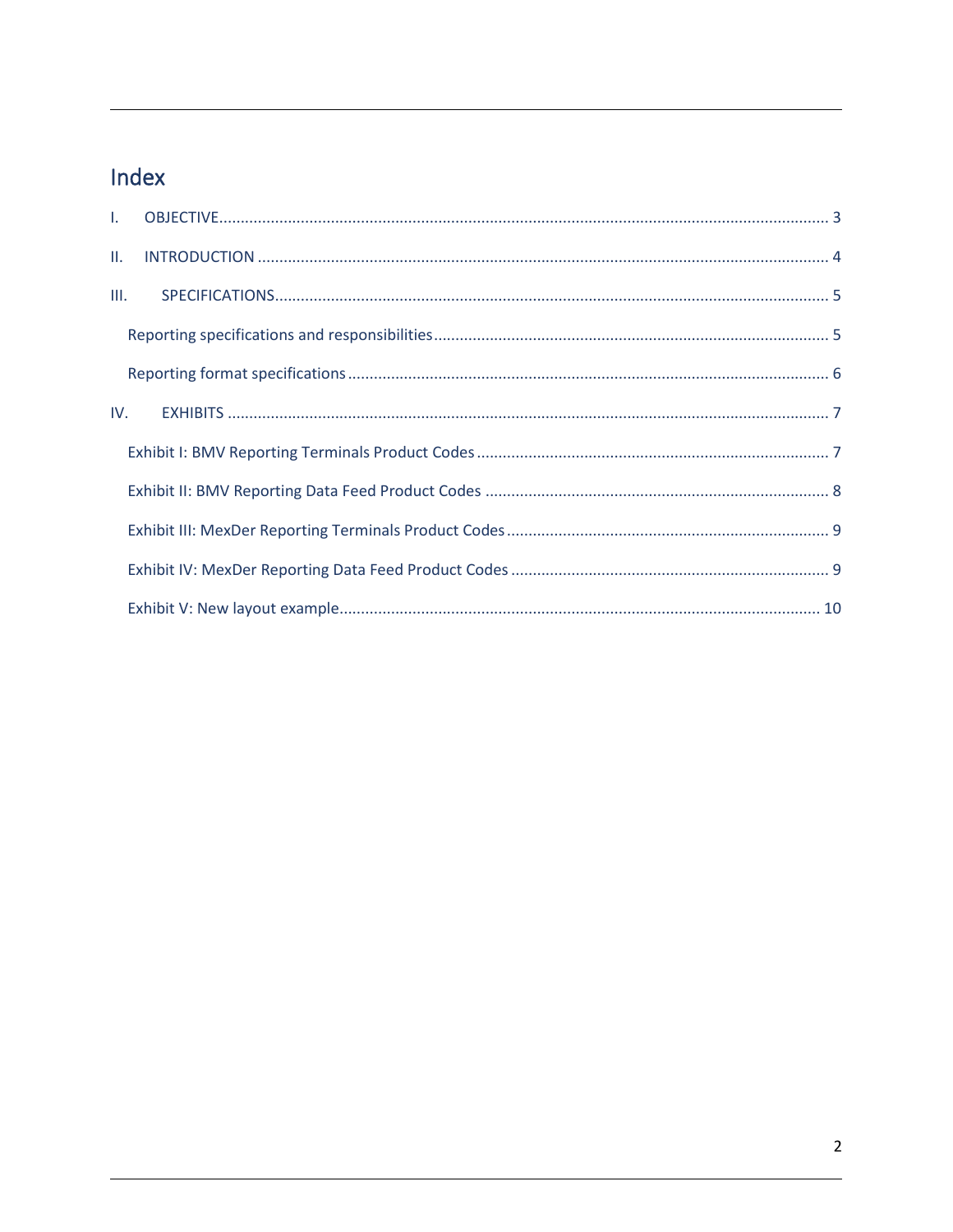### <span id="page-2-0"></span>I. OBJECTIVE

To provide a guide to all our users with the details of the new procedure and reporting information format of BMV and MexDer INTRA Data Feed that the Market Data team offers to their users.

According to the international reporting standards this new reporting information format is created in order to declare all terminals/systems/applications/feeds and all interfaces with access to the BMV and MexDer INTRA Data Feed information.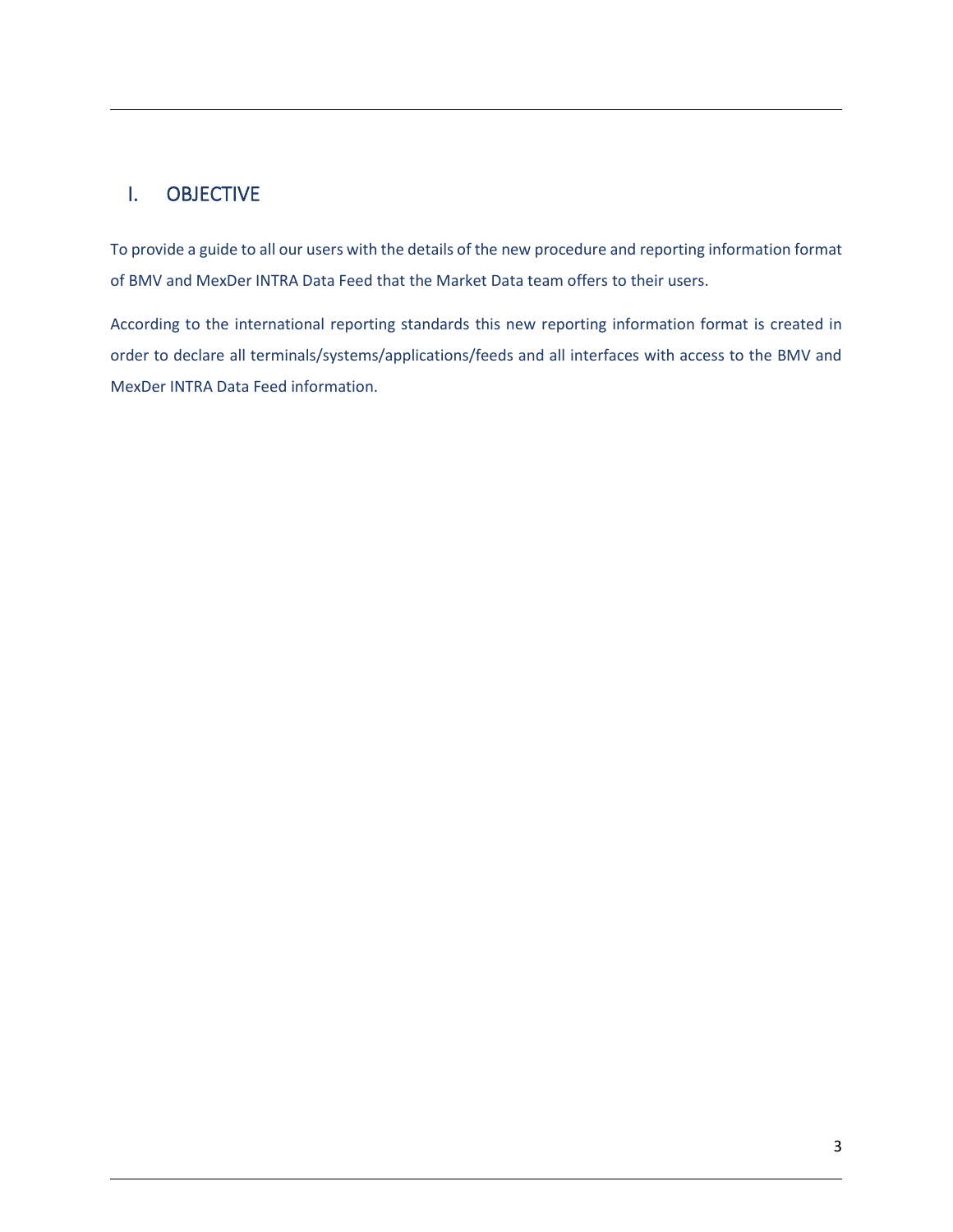### <span id="page-3-0"></span>II. INTRODUCTION

The migration to this format is based in our actual automated controls, compliance, traceability and billing. Therefore, starting **December 2019** all users need to declare under this format the BMV and MexDer data usage according to our INTRA Data Feed Usage and Distribution Policies, where we establish the responsibility to report in a monthly and mandatory basis the usage and access to Real Time, Delay and End of Day data.

The information to be considered in the report is:

- **FILM** The information must be sent according the period established on the agreement.
- INTRA Data Feed Real Time and Delay internal distribution.
- INTRA Data Feed re distribution of each subscriber and/or sub vendor identified per system in Real Time, Delay and End of Day.
- End users with access to Real Time data thru any system, devices, applications, terminals and/or any services.
- Display data information via Wallboards, Boards, Videowalls and Web Solutions.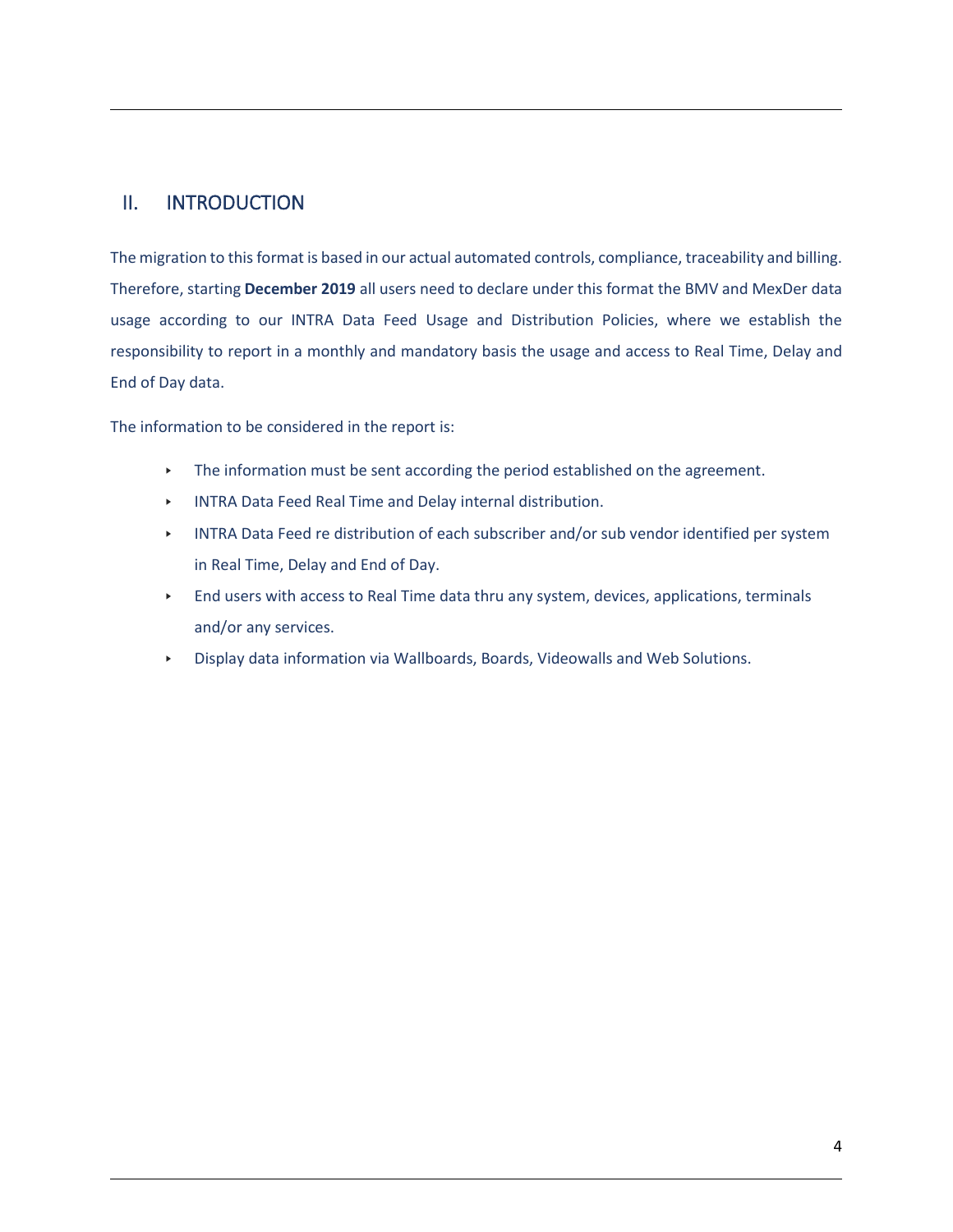### <span id="page-4-0"></span>III. SPECIFICATIONS

### <span id="page-4-1"></span>Reporting specifications and responsibilities

|                                       | Format delivery must consider the following:                                                                                                                                                                                                                                                                                          |
|---------------------------------------|---------------------------------------------------------------------------------------------------------------------------------------------------------------------------------------------------------------------------------------------------------------------------------------------------------------------------------------|
| <b>Delivery</b><br>Consideratio<br>ns | All entities, subsidiaries and/or affiliates that receive the information of the BMV and<br>$\blacktriangleright$<br>MexDer INTRA Data Feed in Real Time, Delay and End of Day.                                                                                                                                                       |
|                                       | End users with a unique code identification and access to real time information.                                                                                                                                                                                                                                                      |
| <b>Delivery</b><br>Method             | The report must be sent on the first business days of the previous month reported to the email<br>address: adminmarketdata@grupobmv.com.mx                                                                                                                                                                                            |
| <b>Delivery</b><br>Periodicity        | Monthly                                                                                                                                                                                                                                                                                                                               |
| Units of                              | Any user that, thru any systems, devices, applications, terminals and/or services with access,<br>reception, display, process and/or any other usage of the INTRA Data Feed Real Time data<br>information.                                                                                                                            |
| Counts to be<br>reported              | Unique user ID that every subscriber has per system, in case the subscriber counts with different<br>or multiple access and/or identifications each needs to be reported individually and according to<br>what it is established on the License Information Agreement definitions.<br>Note: simultaneous accesses are not authorized. |
| Users with<br>Data Feed               | Any Distributor and/or Distributor Group, Redistributor, Members, Service Facilitators and/or<br>Technology Providers that receives the information of the INTRA Data Feed in Real Time, Delay<br>and End of Day.<br>Display data of the INTRA Data Feed information considering without any limitation the following:                |
| access                                | Wallboards, Boards and/or Videowalls                                                                                                                                                                                                                                                                                                  |
|                                       | <b>Web Solutions</b>                                                                                                                                                                                                                                                                                                                  |
|                                       | Monthly fees applicable for each reportable unit of count, data display according to the access of<br>Real Time, Delay and/or information of the INTRA Data Feed.                                                                                                                                                                     |
| Fees                                  | The applicable fees are available in our Market Data Price list.<br>https://www.bmv.com.mx/en/information-products/market-data                                                                                                                                                                                                        |

#### **Notes**

- After each data entered there must be no trailing spaces.
- To unsubscribe users or entities with access to the data, must be reported with a quantity of **0.**  Having reported the same user or entity to months in a row with a quantity of **0**, the user or entity is no longer considered reportable, and may be remove from the report**.**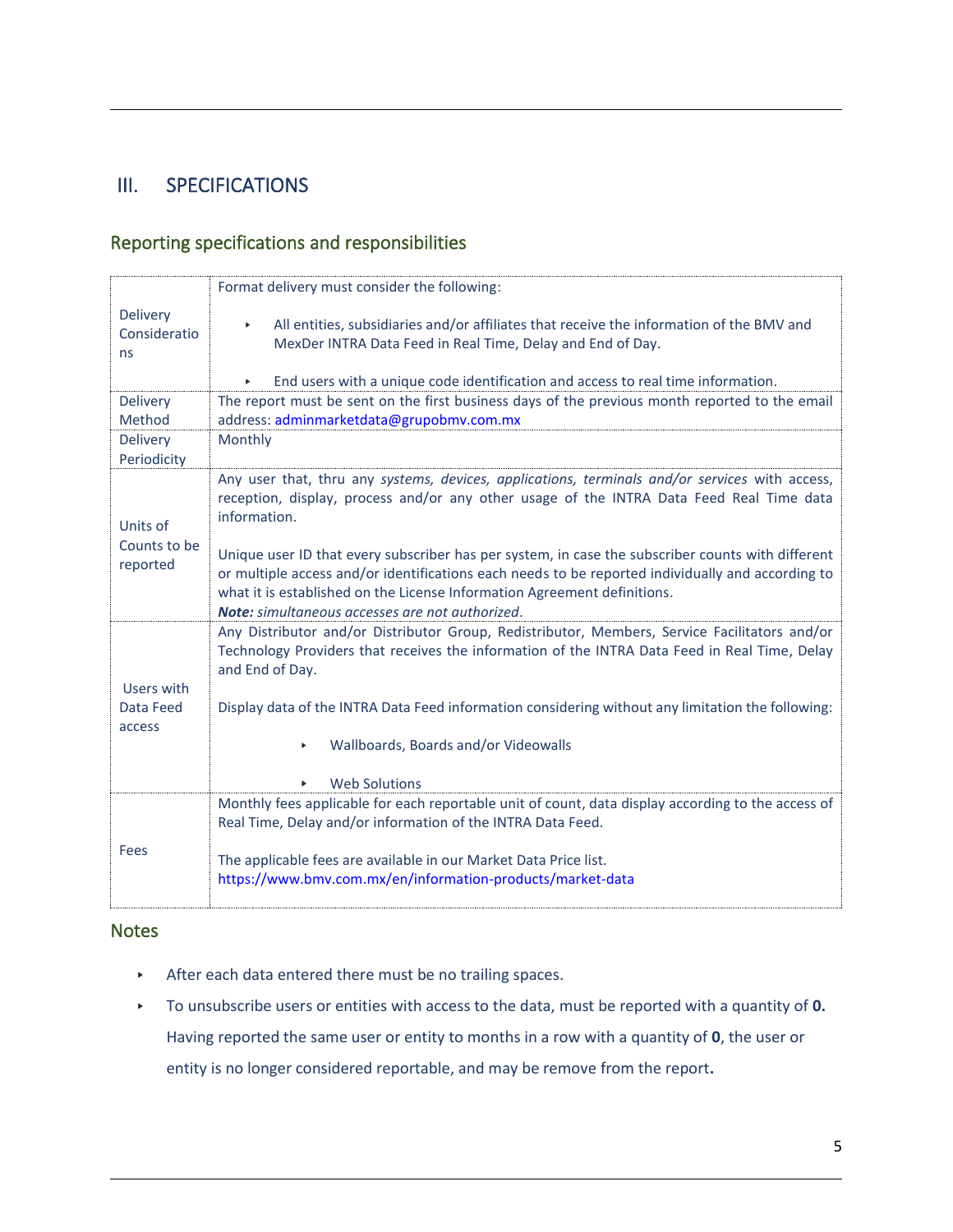### <span id="page-5-0"></span>Reporting format specifications

Find below the details and particularities of the format that need to be consider each field.

#### Colored fields are required.

| <b>Market</b>                           | The code on this field is always "BMV"                                                                                                                                                                                      |
|-----------------------------------------|-----------------------------------------------------------------------------------------------------------------------------------------------------------------------------------------------------------------------------|
| <b>Client Prefix</b>                    | Unique identification code assign to all users that send a monthly report. This unique<br>identification code should be provide by the Market Data team via email                                                           |
| <b>Location Number</b>                  | Unique identification ID of the final user provided by their Vendor.<br>Ex. Contract number, Username, Name (non professional/professional)                                                                                 |
| <b>Location Name</b>                    | Full name of the end user (Location Number), with access to the data                                                                                                                                                        |
| Address1                                | Physical address of who is reported on "Location Number" field                                                                                                                                                              |
| <b>Address2</b>                         | If apply, second line of the address                                                                                                                                                                                        |
| Address3                                | If apply, third line of the address                                                                                                                                                                                         |
| <b>City</b>                             | City of the provided address                                                                                                                                                                                                |
| State                                   | Corresponding state of the indicated physical address ISO 3166-2<br>https://www.iso.org/obp/ui/#search/code/                                                                                                                |
| <b>Postal Code</b>                      | Postal code used by the postal service for a location/address                                                                                                                                                               |
| <b>Country Code</b>                     | Official country code abbreviation according the ISO 3166-1 alpha 2<br>https://www.iso.org/obp/ui/#search/code/                                                                                                             |
| <b>Contact Last Name</b>                | <b>Contact last name</b>                                                                                                                                                                                                    |
| <b>Contact First Name</b>               | Contact name                                                                                                                                                                                                                |
| <b>Contact Telephone</b><br>No          | Contact telephone, number to be used to call the particular user                                                                                                                                                            |
| <b>Contact Email</b><br><b>Address</b>  | Contact email address, to be used to send an email to the particular user                                                                                                                                                   |
| <b>Effective Month</b>                  | Effective date of the reported period. The day that always need to be consider is 01.<br>Format: YYYY-MM-DD                                                                                                                 |
| <b>Product Code</b>                     | Specify the unique identification product code of the corresponding service receive<br>Ex. BMV-RP-20L-NM: Reporting: 20 levels depth terminal<br>Detailed full list of product codes available in Exhibit I, II, III and IV |
| <b>Monthly Total</b><br><b>Quantity</b> | Total count of users with access to the information (total number of users of the effective<br>month to be reported)                                                                                                        |
| <b>Comments</b>                         | Indicate monthly variations or services.<br>Ex. NEW/ADD/DELETE                                                                                                                                                              |

\**Exhibit V is an example of the information required on the format*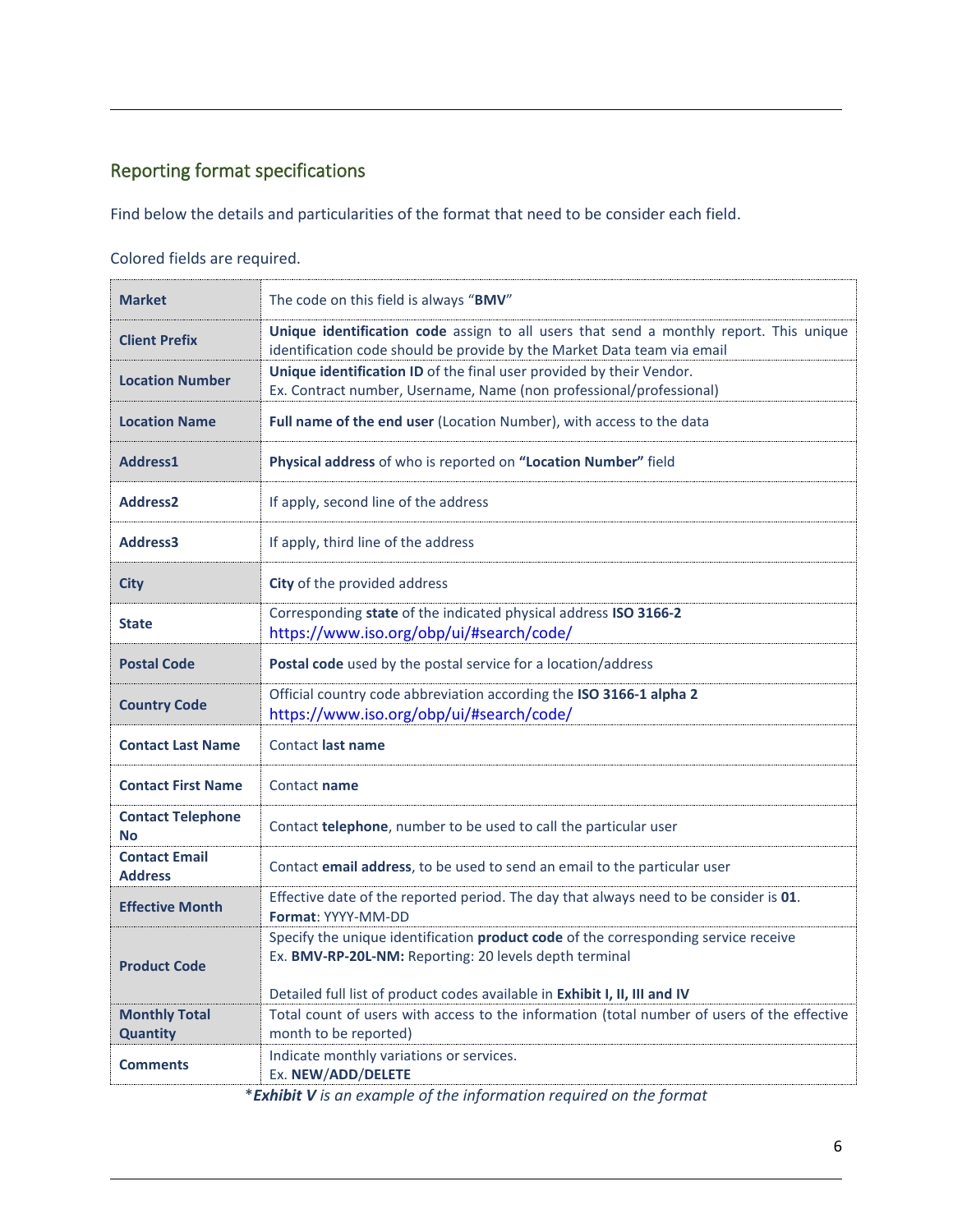### <span id="page-6-0"></span>IV. EXHIBITS

# <span id="page-6-1"></span>Exhibit I: BMV Reporting Terminals Product Codes

| <b>Product Code</b> | <b>Product Description</b>                                                                                    |  |
|---------------------|---------------------------------------------------------------------------------------------------------------|--|
| BMV-RP-BBO-NM-P     | Reporting Terminal: BBO and/or Index level and/or INAV'S (Professional Terminal)                              |  |
| BMV-RP-BBO-NM-NP    | Reporting Terminal: BBO and/or Index level and/or INAV'S (Non-professional without<br>order routing Terminal) |  |
| BMV-RP-BBO-NM-APP   | Reporting Terminal: BBO and/or Index level and/or INAV'S (Only mobile APP)                                    |  |
| BMV-RP-20L-NM       | Reporting Terminal: 20 Levels Depth Terminal                                                                  |  |
| BMV-RP-FULL-NM      | <b>Reporting Terminal: Full Depth Terminal</b>                                                                |  |
| BMV-RP-BBO-NM-NP-OR | Reporting Terminal: BBO and/or Index level and/or INAV'S (Non-professional Terminal<br>with order routing)    |  |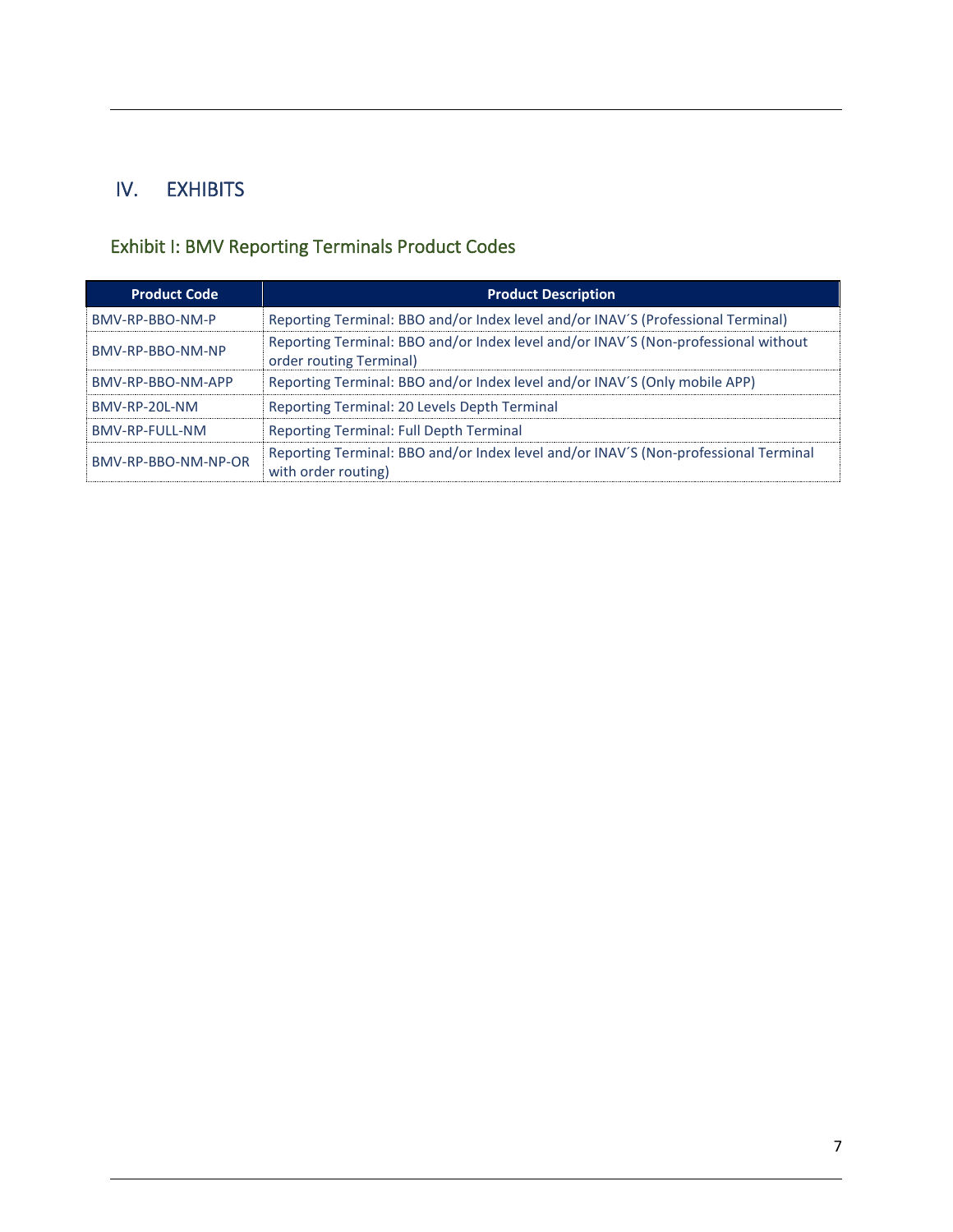#### <span id="page-7-0"></span>Exhibit II: BMV Reporting Data Feed Product Codes

| <b>Product Code</b> | <b>Product Description</b>                                                                          |
|---------------------|-----------------------------------------------------------------------------------------------------|
| <b>BMV-RP-C5</b>    | Reporting Data Feed: Equities Market BBO (Best Bid/Offer)                                           |
| BMV-RP-C6           | Reporting Data Feed: Global Market BBO (Best Bid/Offer)                                             |
| BMV-RP-C17          | Reporting Data Feed: Equities, Global Market and Debt Market                                        |
| BMV-RP-C3           | Reporting Data Feed: 20 Levels Depth Equities Market                                                |
| BMV-RP-C4           | Reporting Data Feed: 20 Levels Depth Global Market                                                  |
| BMV-RP-C16          | Reporting Data Feed: 20 Levels Depth Equities & Global Market                                       |
| BMV-RP-C18          | Reporting Data Feed: 20 Levels Depth Equities, Global Market INAV's, and Indices Levels             |
| BMV-RP-C1           | Reporting Data Feed: Equities Market Full Depth                                                     |
| BMV-RP-C2           | Reporting Data Feed: Global Market Full Depth                                                       |
| BMV-RP-C15          | Reporting Data Feed: Equities& Global Market Full Depth                                             |
| BMV-RP-C11          | Reporting Data Feed: Debt Market                                                                    |
| BMV-RP-C25          | Reporting Data Feed: Consolidated Feed: Equities & Global Market Trades                             |
| BMV-RP-C26          | Reporting Data Feed: Consolidated Feed: Equities & Global Market BBO                                |
| BMV-RP-C27          | Reporting Data Feed: Consolidated Feed: Equities & Global Market Full Depth                         |
| BMV-RP-C13          | Reporting Data Feed: Indices Levels                                                                 |
| BMV-RP-C12          | Reporting Data Feed: Principal Indices Constituents (S&P approval)                                  |
| BMV-RP-C14          | Reporting Data Feed: INAV's Levels                                                                  |
| BMV-RP-C21          | Reporting Data Feed: Benchmarks for Debt Market                                                     |
| BMV-RP-C22          | Reporting Data Feed: Capitalization Rules                                                           |
| BMV-RP-C24          | Reporting Data Feed: Equities & Global Market BBO and Debt Market (20 min delayed)                  |
| BMV-RP-C23          | Reporting Data Feed: Indices levels (20 min delayed)                                                |
| BMV-RP-NDA          | Reporting Data Feed: Non-Display Application                                                        |
| <b>BMV-RP-WBV</b>   | Reporting Data Feed: Wallboard, Boards and Videowalls                                               |
| <b>BMV-RP-WS-IN</b> | Reporting Data Feed: Web Solutions Indices levels (20 min delayed)                                  |
| BMV-RP-DF-EOD       | Reporting Data Feed: BMV End of Day Information Data (EOD)                                          |
| BMV-RP-WS-EQ        | Reporting Data Feed: Web Solutions Equities & Global Market BBO and Debt Market (20<br>min delayed) |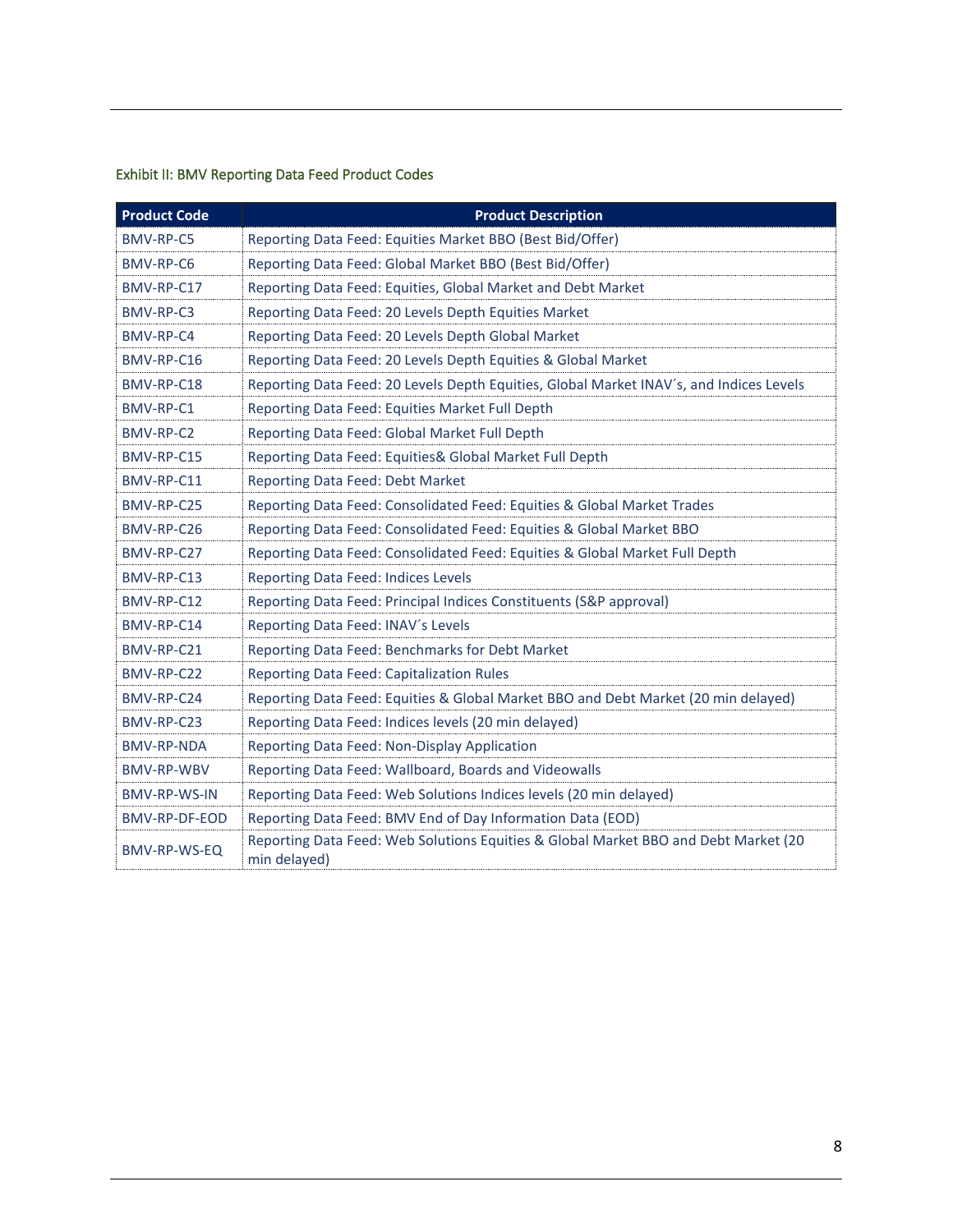## <span id="page-8-0"></span>Exhibit III: MexDer Reporting Terminals Product Codes

| <b>Product Code</b>                                           | <b>Product Description</b>                       |  |
|---------------------------------------------------------------|--------------------------------------------------|--|
| Reporting Terminal: 10 Levels Depth Futures<br>$MxD-RP-10I-F$ |                                                  |  |
| $MxD$ -RP-10L-O                                               | Reporting Terminal: 10 Levels Depth Options      |  |
| MxD-RP-BBO-NM-F                                               | <b>Reporting Terminal: BBO Futures</b>           |  |
| MxD-RP-BBO-NM-O                                               | <b>Reporting Terminal: BBO Options</b>           |  |
| MxD-RP-BBO-M-F                                                | Reporting Terminal: BBO Futures (MexDer Members) |  |
| $MxD-RP-BBO-M-O$                                              | Reporting Terminal: BBO Options (MexDer Members) |  |

# <span id="page-8-1"></span>Exhibit IV: MexDer Reporting Data Feed Product Codes

| <b>Product Code</b> | <b>Product Description</b>                                              |
|---------------------|-------------------------------------------------------------------------|
| $MxD-RP-C19$        | Reporting Data Feed: 10 Levels Futures and Options Prices               |
| $MxD-RP-C20$        | Reporting Data Feed: BBO Futures and Options                            |
| MxD-RP-C7           | Reporting Data Feed: 10 Levels Futures Prices                           |
| $MxD-RP-C9$         | <b>Reporting Data Feed: BBO Futures</b>                                 |
| $MxD-RP-C8$         | Reporting Data Feed: 10 Levels Options Prices                           |
| $MxD-RP-C10$        | <b>Reporting Data Feed: BBO Options</b>                                 |
| MxD-RP-H2H          | Reporting Data Feed: BBO Futures and Options (20 min delayed)           |
| MxD-RP-NDA          | Reporting Data Feed: Non-Display Application                            |
| MxD-RP-WBV          | Reporting Data Feed: Wallboard, Boards and Videowalls                   |
| MxD-RP-DF-EOD       | Reporting Data Feed: MexDer End of Day Information Data (EOD)           |
| MxD-RP-WS           | Reporting Data Feed: Web Solutions Futures and Options (20 min delayed) |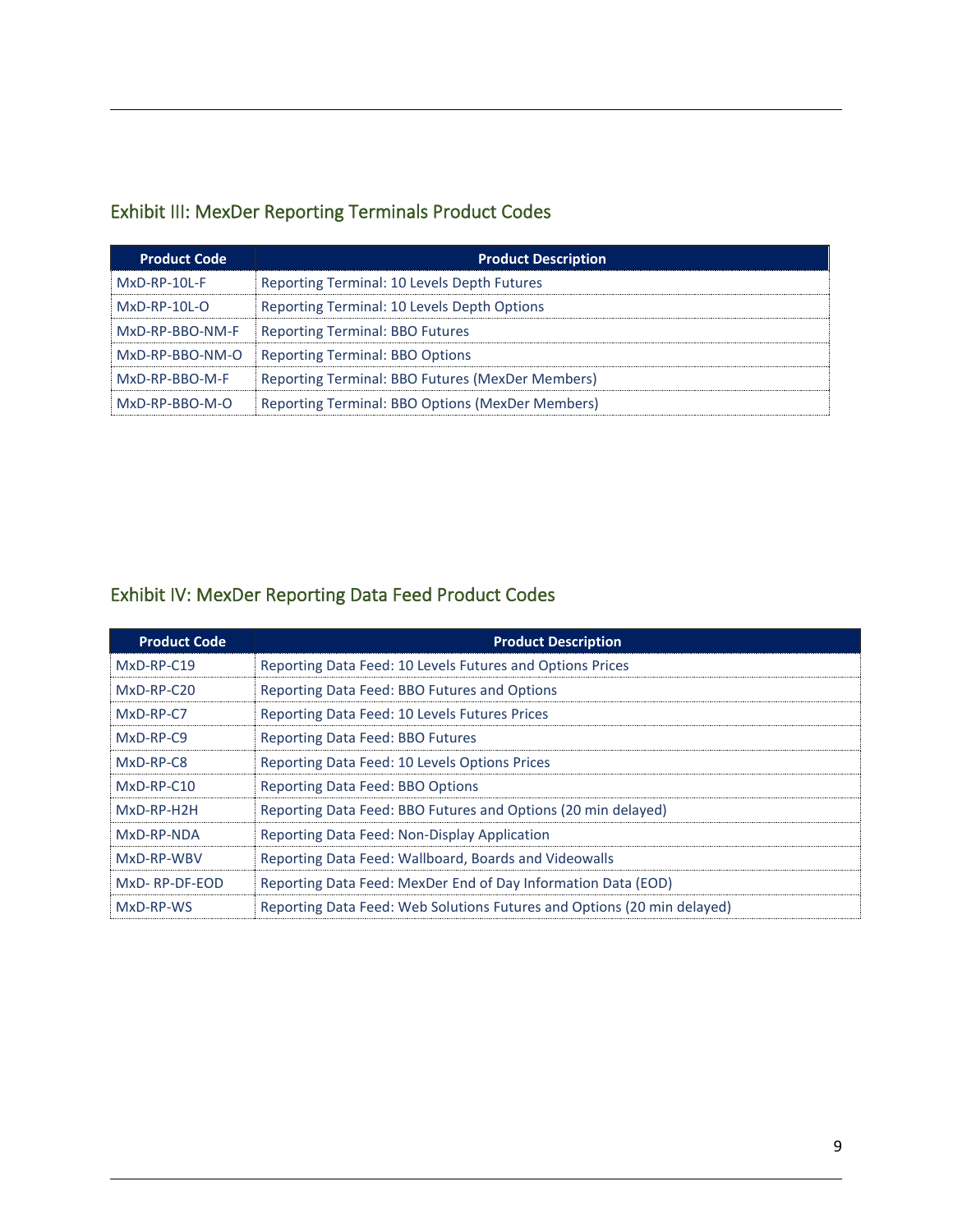# <span id="page-9-0"></span>Exhibit V: New layout example

| <b>Market</b>                 | <b>BMV</b>              |
|-------------------------------|-------------------------|
| <b>Client Prefix</b>          | RB54321                 |
| <b>Location Number</b>        | <b>CVM00012</b>         |
| <b>Location Name</b>          | Ducky Company           |
| Address1                      | 286 Principal Street    |
| <b>Address2</b>               | Floor <sub>21</sub>     |
| Address3                      |                         |
| City                          | New York City           |
| <b>State</b>                  | NΥ                      |
| <b>Postal Code</b>            | 10036                   |
| <b>Country Code</b>           | US                      |
| <b>Contact Last Name</b>      | Alisson                 |
| <b>Contact First Name</b>     | Parks                   |
| <b>Contact Telephone No</b>   | 55-5555-5555            |
| <b>Contact Email Address</b>  | alisson. parks@test.org |
| <b>Effective Month</b>        | 2018-07-01              |
| <b>Product Code</b>           | BMV-RP-20L-NM           |
| <b>Monthly Total Quantity</b> | 30                      |
| <b>Comments</b>               | <b>NEW</b>              |

*\*No additional columns are allowed*